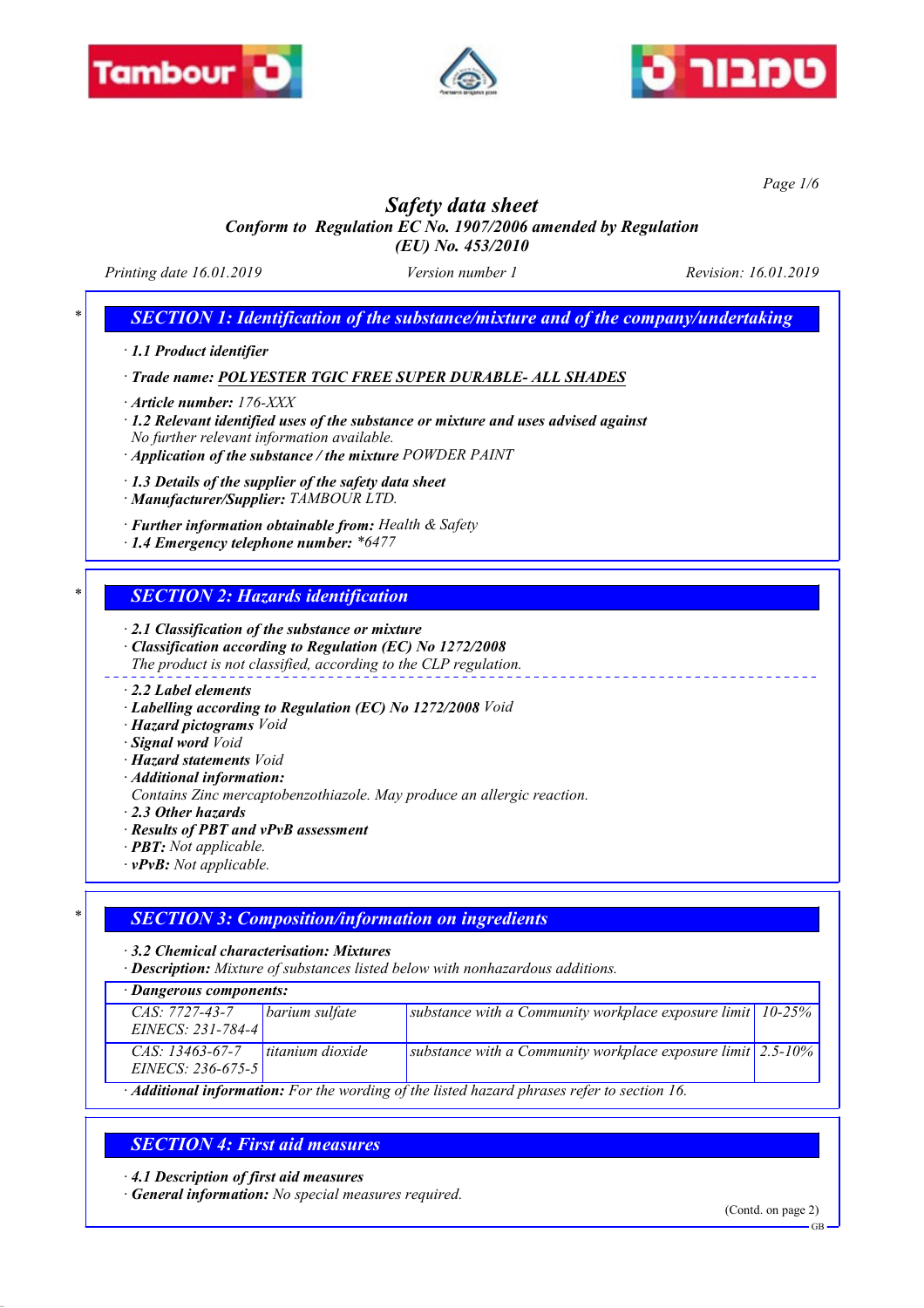*(EU) No. 453/2010*

*Printing date 16.01.2019 Version number 1 Revision: 16.01.2019*

## *Trade name: POLYESTER TGIC FREE SUPER DURABLE- ALL SHADES*

(Contd. of page 1)

- *· After inhalation: Supply fresh air; consult doctor in case of complaints.*
- *· After skin contact: Generally the product does not irritate the skin.*
- *· After eye contact: Rinse opened eye for several minutes under running water.*
- *· After swallowing: If symptoms persist consult doctor.*
- *· 4.2 Most important symptoms and effects, both acute and delayed No further relevant information available.*
- *· 4.3 Indication of any immediate medical attention and special treatment needed*

*No further relevant information available.*

#### *SECTION 5: Firefighting measures*

- *· 5.1 Extinguishing media*
- *· Suitable extinguishing agents: Use fire extinguishing methods suitable to surrounding conditions.*
- *· 5.2 Special hazards arising from the substance or mixture No further relevant information available.*
- *· 5.3 Advice for firefighters*
- *· Protective equipment: No special measures required.*

#### *\* SECTION 6: Accidental release measures*

- *· 6.1 Personal precautions, protective equipment and emergency procedures Not required.*
- *· 6.2 Environmental precautions: Do not allow to enter sewers/ surface or ground water.*
- *· 6.3 Methods and material for containment and cleaning up: Pick up mechanically.*
- *· 6.4 Reference to other sections*
- *See Section 7 for information on safe handling.*
- *See Section 8 for information on personal protection equipment.*

*See Section 13 for disposal information.*

#### *SECTION 7: Handling and storage*

*· 7.1 Precautions for safe handling No special measures required.*

- *· Information about fire and explosion protection: No special measures required.*
- *· 7.2 Conditions for safe storage, including any incompatibilities*
- *· Storage:*
- *· Requirements to be met by storerooms and receptacles: No special requirements.*
- *· Information about storage in one common storage facility: Not required.*
- *· Further information about storage conditions: None.*
- *· 7.3 Specific end use(s) No further relevant information available.*

## *\* SECTION 8: Exposure controls/personal protection*

- *· Additional information about design of technical facilities: No further data; see item 7.*
- *· 8.1 Control parameters*

| · Ingredients with limit values that require monitoring at the workplace:              |                                                                                                                |                    |  |
|----------------------------------------------------------------------------------------|----------------------------------------------------------------------------------------------------------------|--------------------|--|
| 7727-43-7 barium sulfate                                                               |                                                                                                                |                    |  |
|                                                                                        | WEL (Great Britain) Long-term value: $10^*$ 4** mg/m <sup>3</sup><br>*inhalable dust **respirable dust         |                    |  |
|                                                                                        |                                                                                                                |                    |  |
| 13463-67-7 titanium dioxide                                                            |                                                                                                                |                    |  |
|                                                                                        | WEL (Great Britain) Long-term value: $10^*$ 4 <sup>**</sup> mg/m <sup>3</sup><br>*total inhalable **respirable |                    |  |
|                                                                                        |                                                                                                                |                    |  |
| · <b>Additional information:</b> The lists valid during the making were used as basis. |                                                                                                                |                    |  |
|                                                                                        |                                                                                                                | (Contd. on page 3) |  |
|                                                                                        |                                                                                                                | GB                 |  |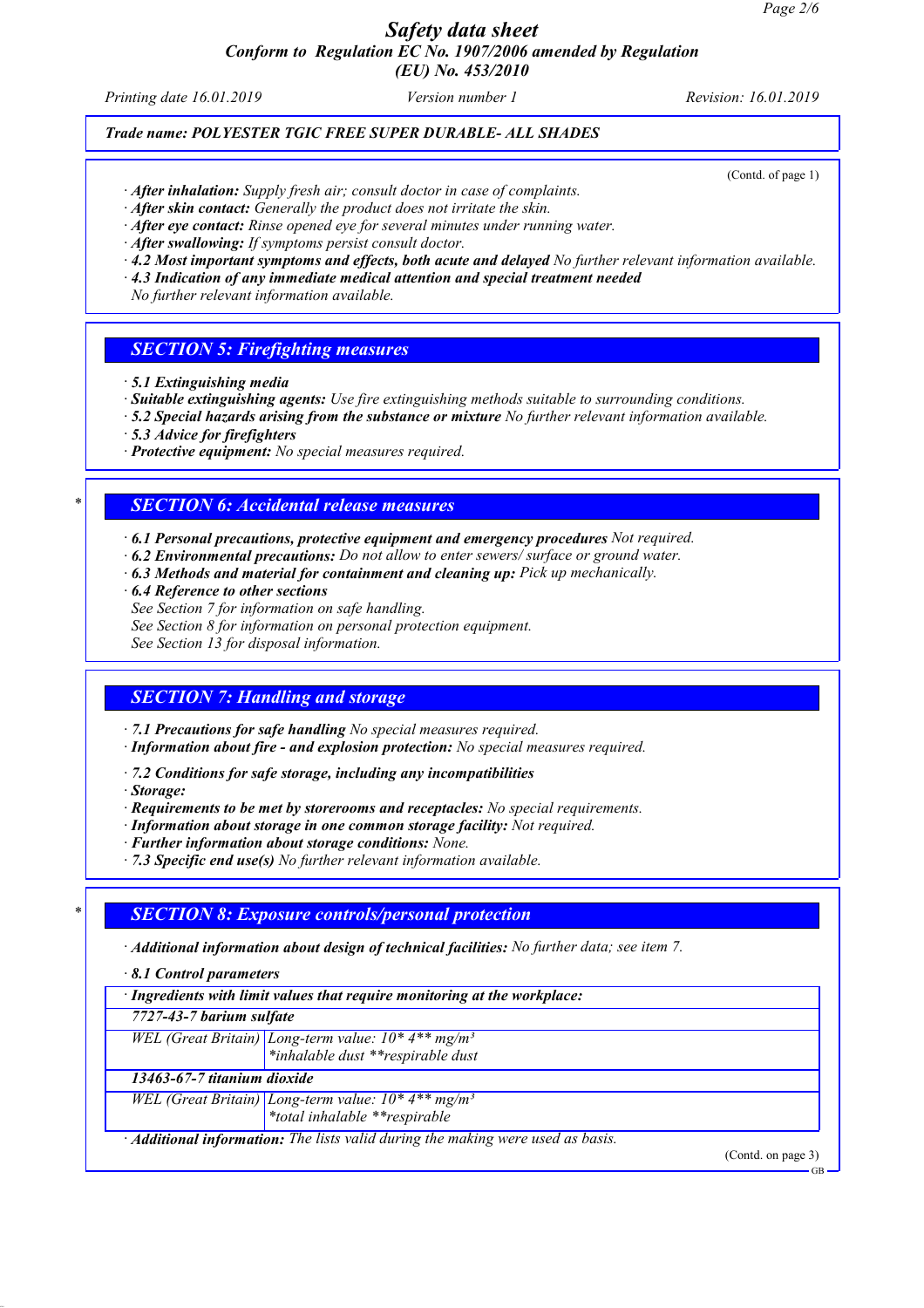*Printing date 16.01.2019 Version number 1 Revision: 16.01.2019*

#### *Trade name: POLYESTER TGIC FREE SUPER DURABLE- ALL SHADES*

(Contd. of page 2)

GB

- *· 8.2 Exposure controls*
- *· Personal protective equipment:*
- *· General protective and hygienic measures:*

*The usual precautionary measures are to be adhered to when handling chemicals.*

- *· Respiratory protection: Not required.*
- *· Protection of hands:*

*The glove material has to be impermeable and resistant to the product/ the substance/ the preparation. Due to missing tests no recommendation to the glove material can be given for the product/ the preparation/ the chemical mixture.*

*Selection of the glove material on consideration of the penetration times, rates of diffusion and the degradation*

*· Material of gloves*

*The selection of the suitable gloves does not only depend on the material, but also on further marks of quality and varies from manufacturer to manufacturer. As the product is a preparation of several substances, the resistance of the glove material can not be calculated in advance and has therefore to be checked prior to the application.*

*· Penetration time of glove material*

*The exact break trough time has to be found out by the manufacturer of the protective gloves and has to be observed.*

*· Eye protection: Not required.*

| · 9.1 Information on basic physical and chemical properties |                                               |
|-------------------------------------------------------------|-----------------------------------------------|
| <b>General Information</b>                                  |                                               |
| $\cdot$ Appearance:                                         |                                               |
| Form:                                                       | Fluid                                         |
| Colour:                                                     | According to product specification            |
| · Odour:                                                    | Characteristic                                |
| · Odour threshold:                                          | Not determined.                               |
| $\cdot$ pH-value:                                           | Not applicable.                               |
| · Change in condition                                       |                                               |
| Melting point/freezing point:                               | Undetermined.                                 |
| Initial boiling point and boiling range: Undetermined.      |                                               |
| · Flash point:                                              | Not applicable.                               |
| · Flammability (solid, gas):                                | Not determined.                               |
| · Decomposition temperature:                                | Not determined.                               |
| · Auto-ignition temperature:                                | Product is not selfigniting.                  |
| · Explosive properties:                                     | Product does not present an explosion hazard. |
| · Explosion limits:                                         |                                               |
| Lower:                                                      | Not determined.                               |
| <b>Upper:</b>                                               | Not determined.                               |
| · Vapour pressure:                                          | Not applicable.                               |
| $\cdot$ Density:                                            | Not determined.                               |
| $\cdot$ Relative density                                    | Not determined.                               |
| · Vapour density                                            | Not applicable.                               |
| $\cdot$ Evaporation rate                                    | Not applicable.                               |
| · Solubility in / Miscibility with                          |                                               |
| water:                                                      | Not miscible or difficult to mix.             |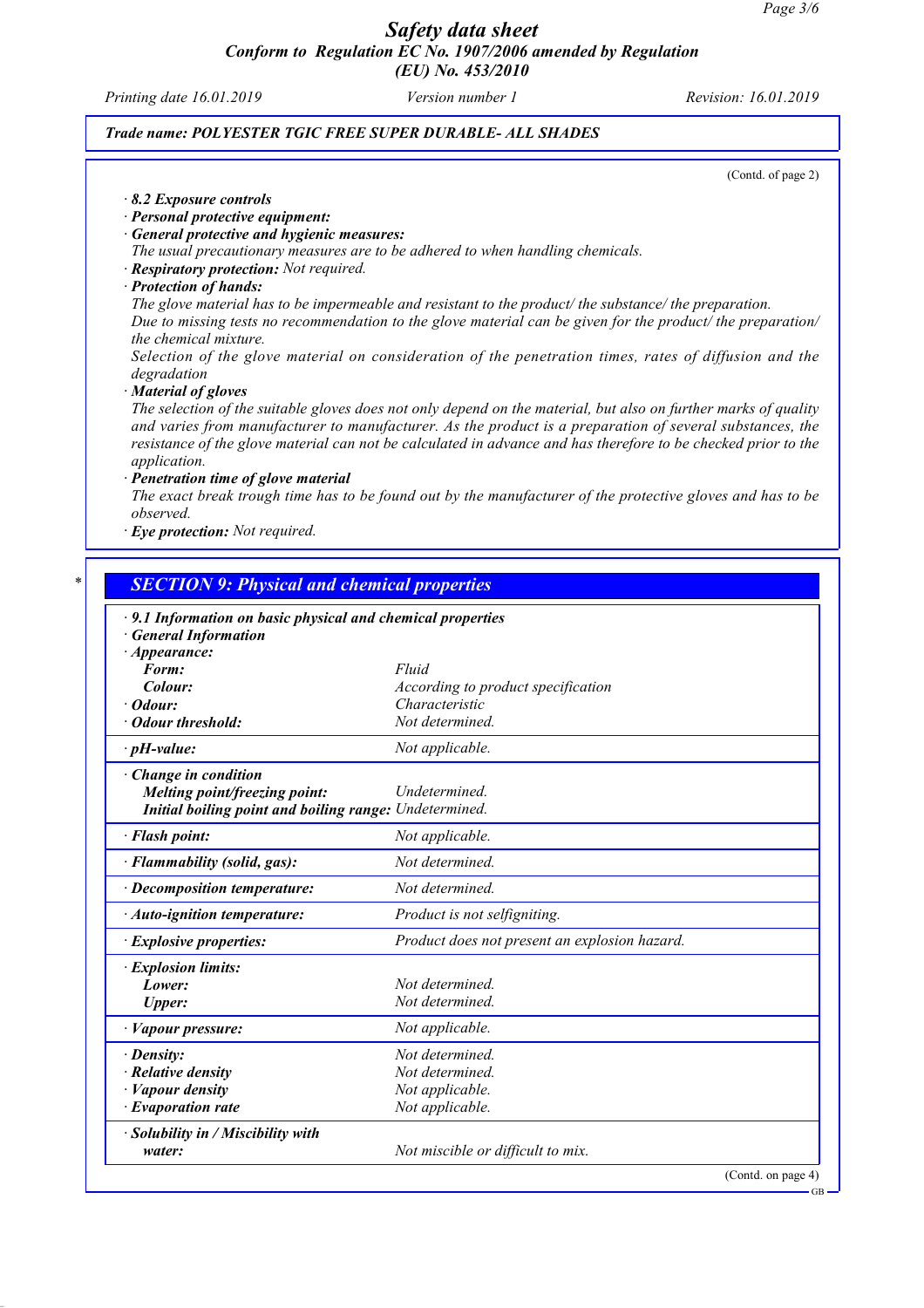*Printing date 16.01.2019 Version number 1 Revision: 16.01.2019*

#### *Trade name: POLYESTER TGIC FREE SUPER DURABLE- ALL SHADES*

|                                                           |                                            | (Contd. of page 3) |
|-----------------------------------------------------------|--------------------------------------------|--------------------|
| · Partition coefficient: n-octanol/water: Not determined. |                                            |                    |
| $\cdot$ <i>Viscosity:</i>                                 |                                            |                    |
| Dynamic:                                                  | Not applicable.                            |                    |
| Kinematic:                                                | Not applicable.                            |                    |
| · Solvent content:                                        |                                            |                    |
| <b>VOC</b> Content                                        | $0.00\%$                                   |                    |
|                                                           | 0.0 g/l / 0.00 lb/gal                      |                    |
| <b>Solids content:</b>                                    | $100.0\%$                                  |                    |
| $\cdot$ 9.2 Other information                             | No further relevant information available. |                    |

#### *SECTION 10: Stability and reactivity*

*· 10.1 Reactivity No further relevant information available.*

- *· 10.2 Chemical stability*
- *· Thermal decomposition / conditions to be avoided: No decomposition if used according to specifications.*
- *· 10.3 Possibility of hazardous reactions No dangerous reactions known.*
- *· 10.4 Conditions to avoid No further relevant information available.*
- *· 10.5 Incompatible materials: No further relevant information available.*
- *· 10.6 Hazardous decomposition products: No dangerous decomposition products known.*

#### *SECTION 11: Toxicological information*

*· 11.1 Information on toxicological effects*

*· Acute toxicity Based on available data, the classification criteria are not met.*

*· Primary irritant effect:*

*· Skin corrosion/irritation Based on available data, the classification criteria are not met.*

*· Serious eye damage/irritation Based on available data, the classification criteria are not met.*

*· Respiratory or skin sensitisation Based on available data, the classification criteria are not met.*

*· CMR effects (carcinogenity, mutagenicity and toxicity for reproduction)*

- *· Germ cell mutagenicity Based on available data, the classification criteria are not met.*
- *· Carcinogenicity Based on available data, the classification criteria are not met.*
- *· Reproductive toxicity Based on available data, the classification criteria are not met.*
- *· STOT-single exposure Based on available data, the classification criteria are not met.*
- *· STOT-repeated exposure Based on available data, the classification criteria are not met.*

*· Aspiration hazard Based on available data, the classification criteria are not met.*

#### *\* SECTION 12: Ecological information*

- *· 12.1 Toxicity*
- *· Aquatic toxicity: No further relevant information available.*
- *· 12.2 Persistence and degradability No further relevant information available.*
- *· 12.3 Bioaccumulative potential No further relevant information available.*
- *· 12.4 Mobility in soil No further relevant information available.*
- *· Additional ecological information:*
- *· General notes:*
- *Water hazard class 1 (German Regulation) (Self-assessment): slightly hazardous for water*

*Do not allow undiluted product or large quantities of it to reach ground water, water course or sewage system.*

- *· 12.5 Results of PBT and vPvB assessment*
- *· PBT: Not applicable.*
- *· vPvB: Not applicable.*

(Contd. on page 5)

GB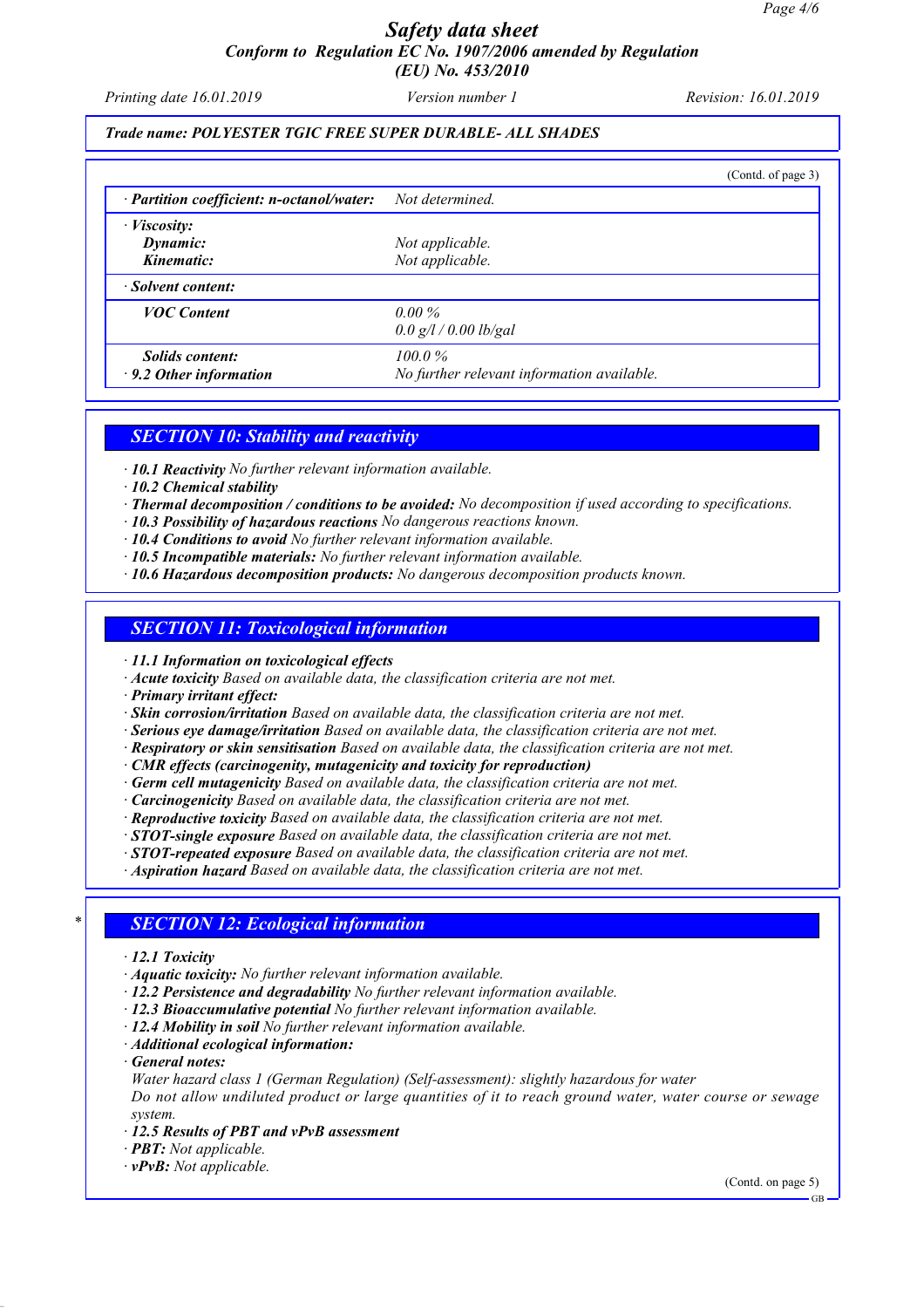*Printing date 16.01.2019 Version number 1 Revision: 16.01.2019*

#### *Trade name: POLYESTER TGIC FREE SUPER DURABLE- ALL SHADES*

(Contd. of page 4)

*· 12.6 Other adverse effects No further relevant information available.*

#### *SECTION 13: Disposal considerations*

*· 13.1 Waste treatment methods*

*· Recommendation Smaller quantities can be disposed of with household waste.*

*· Uncleaned packaging:*

*· Recommendation: Disposal must be made according to official regulations.*

| <b>SECTION 14: Transport information</b>                                                                     |                 |  |
|--------------------------------------------------------------------------------------------------------------|-----------------|--|
| $\cdot$ 14.1 UN-Number<br>ADR, ADN, IMDG, IATA                                                               | Void            |  |
| $\cdot$ 14.2 UN proper shipping name<br>· ADR, ADN, IMDG, IATA                                               | Void            |  |
| $\cdot$ 14.3 Transport hazard class(es)                                                                      |                 |  |
| · ADR, ADN, IMDG, IATA<br>· Class                                                                            | Void            |  |
| $\cdot$ 14.4 Packing group<br>ADR, IMDG, IATA                                                                | Void            |  |
| $\cdot$ 14.5 Environmental hazards:                                                                          | Not applicable. |  |
| $\cdot$ 14.6 Special precautions for user                                                                    | Not applicable. |  |
| $\cdot$ 14.7 Transport in bulk according to Annex II of<br><b>Marpol and the IBC Code</b><br>Not applicable. |                 |  |
| · UN "Model Regulation":                                                                                     | Void            |  |

## *\* SECTION 15: Regulatory information*

*· 15.1 Safety, health and environmental regulations/legislation specific for the substance or mixture*

- *· Labelling according to Regulation (EC) No 1272/2008 Void*
- *· Hazard pictograms Void*
- *· Signal word Void*
- *· Hazard statements Void*
- *· Directive 2012/18/EU*
- *· Named dangerous substances ANNEX I None of the ingredients is listed.*

*· National regulations:*

- *· Waterhazard class: Water hazard class 1 (Self-assessment): slightly hazardous for water.*
- *· 15.2 Chemical safety assessment: A Chemical Safety Assessment has not been carried out.*

#### *SECTION 16: Other information*

*This information is based on our present knowledge. However, this shall not constitute a guarantee for any specific product features and shall not establish a legally valid contractual relationship.*

*· Department issuing SDS: Tambour Ltd.- Health & Safety Department.*

*· Contact: Moti Adler Phone: +972(4)985-3795 e-mail: motiA@tambour.co.il*

(Contd. on page 6)

GB